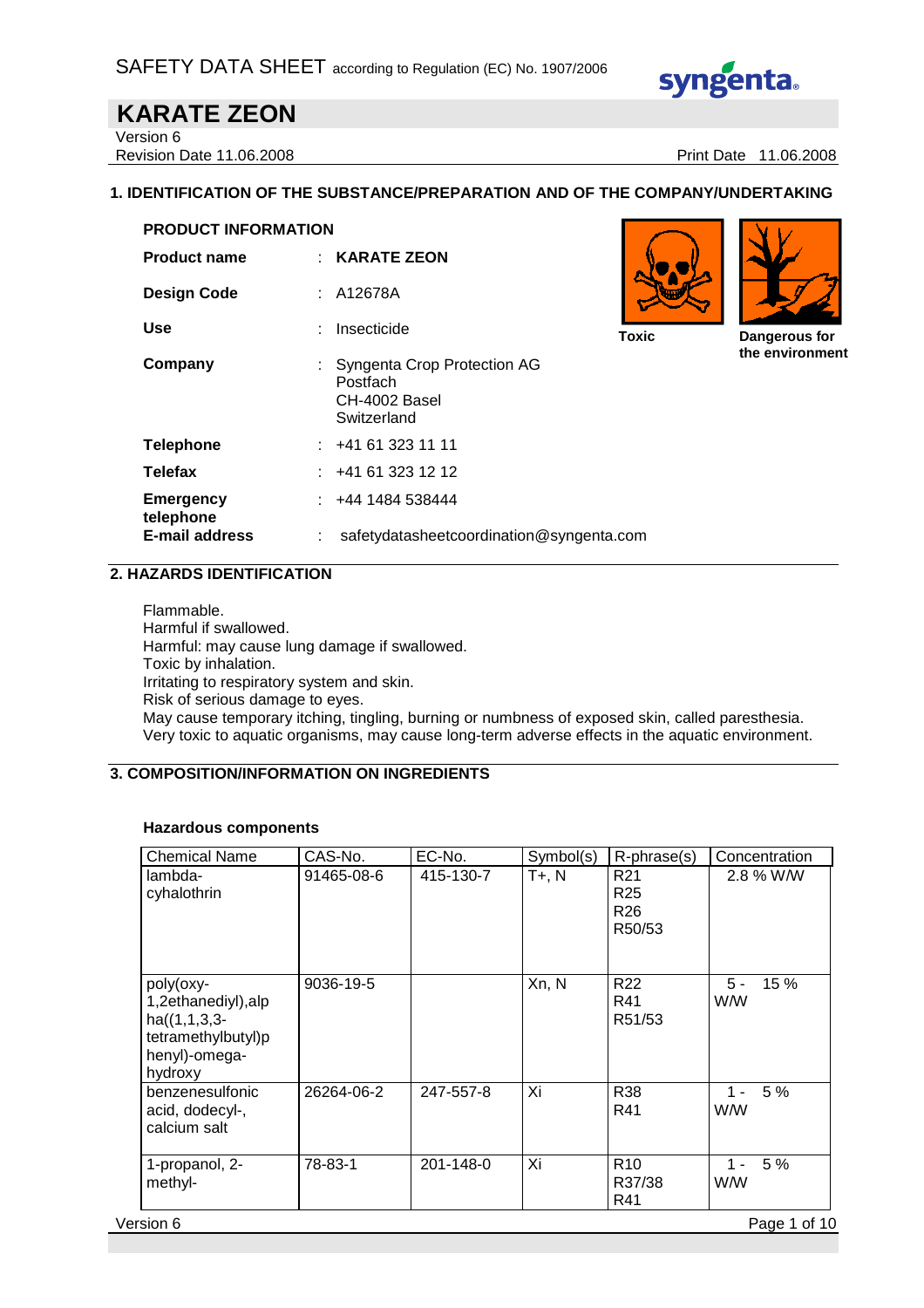

Version 6

Revision Date 11.06.2008 **Print Date 11.06.2008** Print Date 11.06.2008

|                                                          |               |           |       | <b>R67</b>                                                |                              |
|----------------------------------------------------------|---------------|-----------|-------|-----------------------------------------------------------|------------------------------|
| solvent naphtha<br>(petroleum), light<br>arom.           | 64742-95-6    | 265-199-0 | Xn    | <b>R65</b>                                                | 50 %<br>$40 -$<br><b>W/W</b> |
| benzene, $1,3,5$ -<br>$\ddot{\phantom{0}}$<br>trimethyl- | 108-67-8      | 203-604-4 | Xi, N | R <sub>10</sub><br>R37<br>R51/53                          | 5 -<br>10%<br><b>W/W</b>     |
| benzene, 1,2,4-<br>$\ddot{\phantom{0}}$<br>trimethyl-    | $95 - 63 - 6$ | 202-436-9 | N, Xn | R <sub>10</sub><br>R <sub>20</sub><br>R36/37/38<br>R51/53 | 30%<br>$25 -$<br><b>W/W</b>  |

\* indicates substances for which there are Community workplace exposure limits. For the full text of the R-phrases mentioned in this Section, see Section 16.

| <b>4. FIRST AID MEASURES</b> |                                                                                                                                                                                                                                      |
|------------------------------|--------------------------------------------------------------------------------------------------------------------------------------------------------------------------------------------------------------------------------------|
| <b>General advice</b>        | Have the product container, label or Material Safety Data<br>Sheet with you when calling the Syngenta emergency number,<br>a poison control center or physician, or going for treatment.                                             |
| <b>Inhalation</b>            | Remove to fresh air.<br>If breathing is irregular or stopped, administer artificial<br>respiration.<br>Keep patient warm and at rest.<br>Call a physician or Poison Control Centre immediately.                                      |
| <b>Skin contact</b>          | Take off contaminated clothing and shoes immediately.<br>÷.<br>Wash off immediately with plenty of water.<br>If skin irritation persists, call a physician.<br>Wash contaminated clothing before re-use.                             |
| Eye contact                  | Rinse immediately with plenty of water, also under the eyelids,<br>÷.<br>for at least 15 minutes.<br>Remove contact lenses.<br>Immediate medical attention is required.                                                              |
| Ingestion                    | If swallowed, seek medical advice immediately and show this<br>÷.<br>container or label.<br>Do NOT induce vomiting.                                                                                                                  |
| <b>Medical advice</b>        | Skin contact paresthesia effects (itching, tingling, burning or<br>numbness) are transient, lasting up to 24 hours. Treat<br>symptomatically.<br>Do not induce vomiting: contains petroleum distillates and/or<br>aromatic solvents. |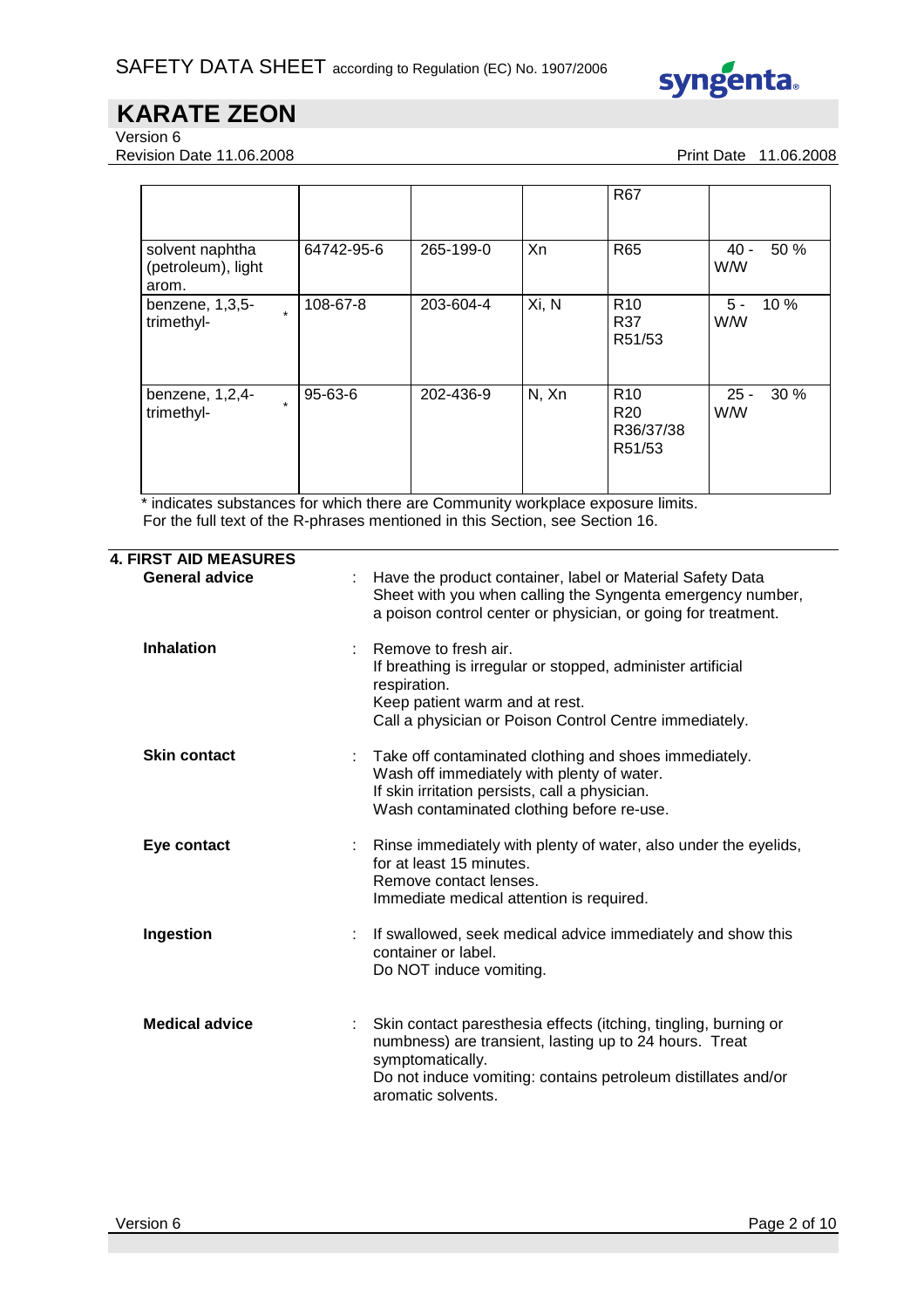

Version 6

Revision Date 11.06.2008 **Print Date 11.06.2008** 

| <b>5. FIRE-FIGHTING MEASURES</b>                                            |    |                                                                                                                                                                                                                                                                                        |
|-----------------------------------------------------------------------------|----|----------------------------------------------------------------------------------------------------------------------------------------------------------------------------------------------------------------------------------------------------------------------------------------|
| <b>Suitable extinguishing</b><br>media                                      |    | Extinguishing media - small fires<br>Use water spray, alcohol-resistant foam, dry chemical or<br>carbon dioxide.<br>Extinguishing media - large fires<br>Alcohol-resistant foam                                                                                                        |
| <b>Extinguishing media</b><br>which shall not be used<br>for safety reasons | ÷. | Do not use a solid water stream as it may scatter and spread<br>fire.                                                                                                                                                                                                                  |
| <b>Specific hazards during</b><br>fire fighting                             |    | As the product contains combustible organic components, fire<br>will produce dense black smoke containing hazardous products<br>of combustion (see section 10).<br>Exposure to decomposition products may be a hazard to<br>health.<br>Flash back possible over considerable distance. |
| <b>Special protective</b><br>equipment for fire-<br>fighters                |    | Wear full protective clothing and self-contained breathing<br>apparatus.                                                                                                                                                                                                               |
| <b>Further information</b>                                                  |    | Do not allow run-off from fire fighting to enter drains or water<br>courses.<br>Cool closed containers exposed to fire with water spray.                                                                                                                                               |

### **6. ACCIDENTAL RELEASE MEASURES**

| <b>Personal precautions</b>         | Refer to protective measures listed in sections 7 and 8.<br>Keep people away from and upwind of spill/leak.<br>Beware of vapours accumulating to form explosive<br>concentrations. Vapours can accumulate in low areas.<br>Remove all sources of ignition.<br>Pay attention to flashback. |
|-------------------------------------|-------------------------------------------------------------------------------------------------------------------------------------------------------------------------------------------------------------------------------------------------------------------------------------------|
| <b>Environmental</b><br>precautions | Prevent further leakage or spillage if safe to do so.<br>Do not flush into surface water or sanitary sewer system.                                                                                                                                                                        |
| Methods for cleaning up             | Contain spillage, and then collect with non-combustible<br>absorbent material, (e.g. sand, earth, diatomaceous earth,<br>vermiculite) and place in container for disposal according to<br>local / national regulations (see section 13).                                                  |
| <b>Additional advice</b>            | If the product contaminates rivers and lakes or drains inform<br>respective authorities.                                                                                                                                                                                                  |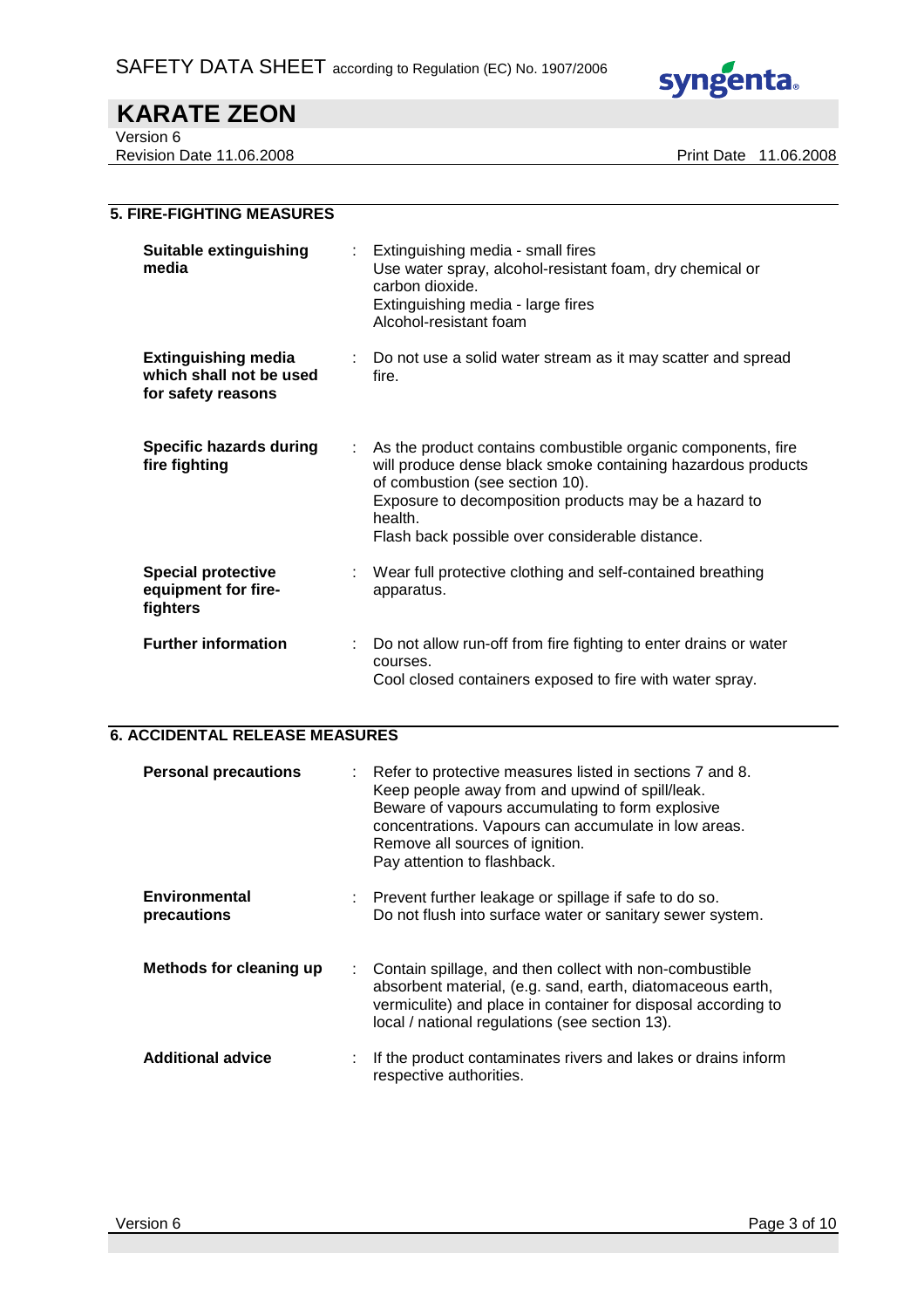

Version 6

Revision Date 11.06.2008 **Print Date 11.06.2008** 

## **7. HANDLING AND STORAGE**

#### **HANDLING**

| Advice on safe handling | : Avoid contact with skin and eyes.                    |
|-------------------------|--------------------------------------------------------|
|                         | When using, do not eat, drink or smoke.                |
|                         | Take precautionary measures against static discharges. |
|                         | Use only in an area containing flame proof equipment.  |
|                         | For personal protection see section 8.                 |

#### **STORAGE**

| <b>Requirements for storage</b><br>areas and containers | Keep containers tightly closed in a dry, cool and well-ventilated<br>place.<br>Keep out of the reach of children.<br>Keep away from food, drink and animal feedingstuffs.<br>Keep away from heat and sources of ignition.<br>Keep away from combustible material.<br>Keep in an area equipped with sprinklers. |
|---------------------------------------------------------|----------------------------------------------------------------------------------------------------------------------------------------------------------------------------------------------------------------------------------------------------------------------------------------------------------------|
|                                                         | No smoking.                                                                                                                                                                                                                                                                                                    |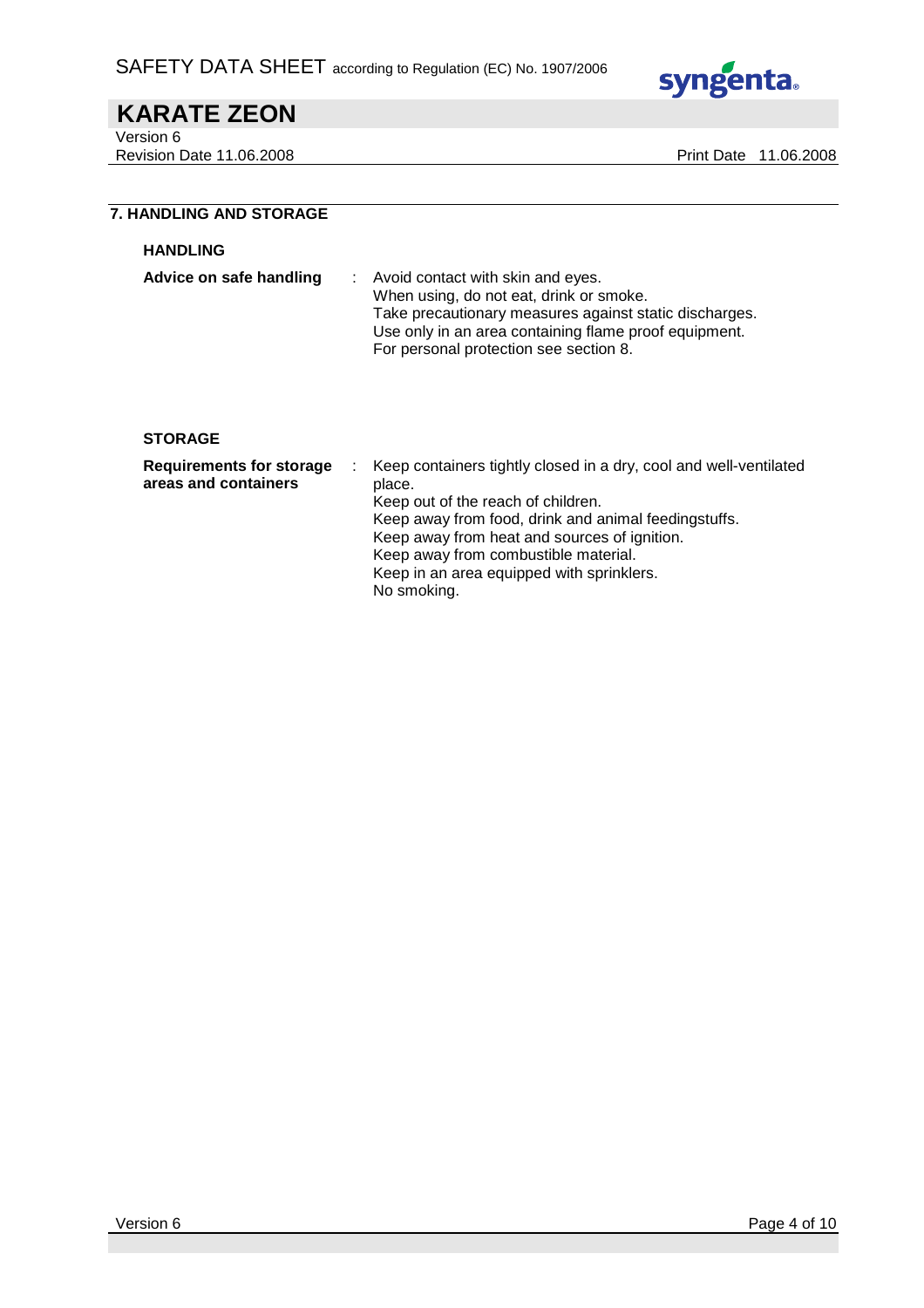

Version 6

Revision Date 11.06.2008 **Print Date 11.06.2008** Print Date 11.06.2008

# **8. EXPOSURE CONTROLS/PERSONAL PROTECTION**

#### **Components with workplace control parameters**

| Components                                     | Exposure limit(s)                                    |      | Type of<br>exposure limit                | Source                                                                   |
|------------------------------------------------|------------------------------------------------------|------|------------------------------------------|--------------------------------------------------------------------------|
| lambda-cyhalothrin                             | $0.04$ mg/m3                                         | Skin | 8 h TWA                                  | <b>SYNGENTA</b>                                                          |
| solvent naphtha<br>(petroleum), light<br>arom. | 19 ppm<br>100 mg/m3                                  |      | 8 h TWA                                  | <b>SUPPLIER</b>                                                          |
| 1-propanol, 2-methyl-                          | 1,600 ppm<br>50 ppm<br>100 ppm<br>50 ppm<br>100 ppm  |      | 15 min STEL<br>8 h TWA<br>8 h TWA        | <b>NIOSH</b><br><b>SUVA</b><br><b>SUVA</b><br><b>ACGIH</b><br><b>DFG</b> |
| benzene, 1,3,5-<br>trimethyl-                  | 125 mg/m3<br>100 mg/m3<br>20 ppm                     |      | 8 h TWA<br>8 h TWA                       | UK HSE                                                                   |
| benzene, 1,2,4-<br>trimethyl-                  | 25 ppm<br>25 ppm<br>125 mg/m3<br>100 mg/m3<br>20 ppm |      | 8 h TWA<br>8 h TWA<br>8 h TWA<br>8 h TWA | <b>ACGIH</b><br><b>NIOSH</b><br>UK HSE<br><b>IOELV</b>                   |

#### **ENGINEERING MEASURES**

 Containment and/or segregation is the most reliable technical protection measure if exposure cannot be eliminated.

The extent of these protection measures depends on the actual risks in use.

If airborne mists or vapors are generated, use local exhaust ventilation controls.

 Assess exposure and use any additional measures to keep airborne levels below any relevant exposure limit.

Where necessary, seek additional occupational hygiene advice.

#### **PERSONAL PROTECTIVE EQUIPMENT**

| <b>Protective measures</b>    |   | : The use of technical measures should always have priority<br>over the use of personal protective equipment.<br>When selecting personal protective equipment, seek<br>appropriate professional advice.<br>Personal protective equipment should be certified to<br>appropriate standards.                                                                                                                      |
|-------------------------------|---|----------------------------------------------------------------------------------------------------------------------------------------------------------------------------------------------------------------------------------------------------------------------------------------------------------------------------------------------------------------------------------------------------------------|
| <b>Respiratory protection</b> | ÷ | A combination gas, vapor and particulate respirator may be<br>necessary until effective technical measures are installed.<br>Protection provided by air-purifying respirators is limited.<br>Use a self-contained breathing apparatus in cases of<br>emergency spills, when exposure levels are unknown, or under<br>any circumstances where air-purifying respirators may not<br>provide adequate protection. |
| <b>Hand protection</b>        |   | Chemical resistant gloves should be used.                                                                                                                                                                                                                                                                                                                                                                      |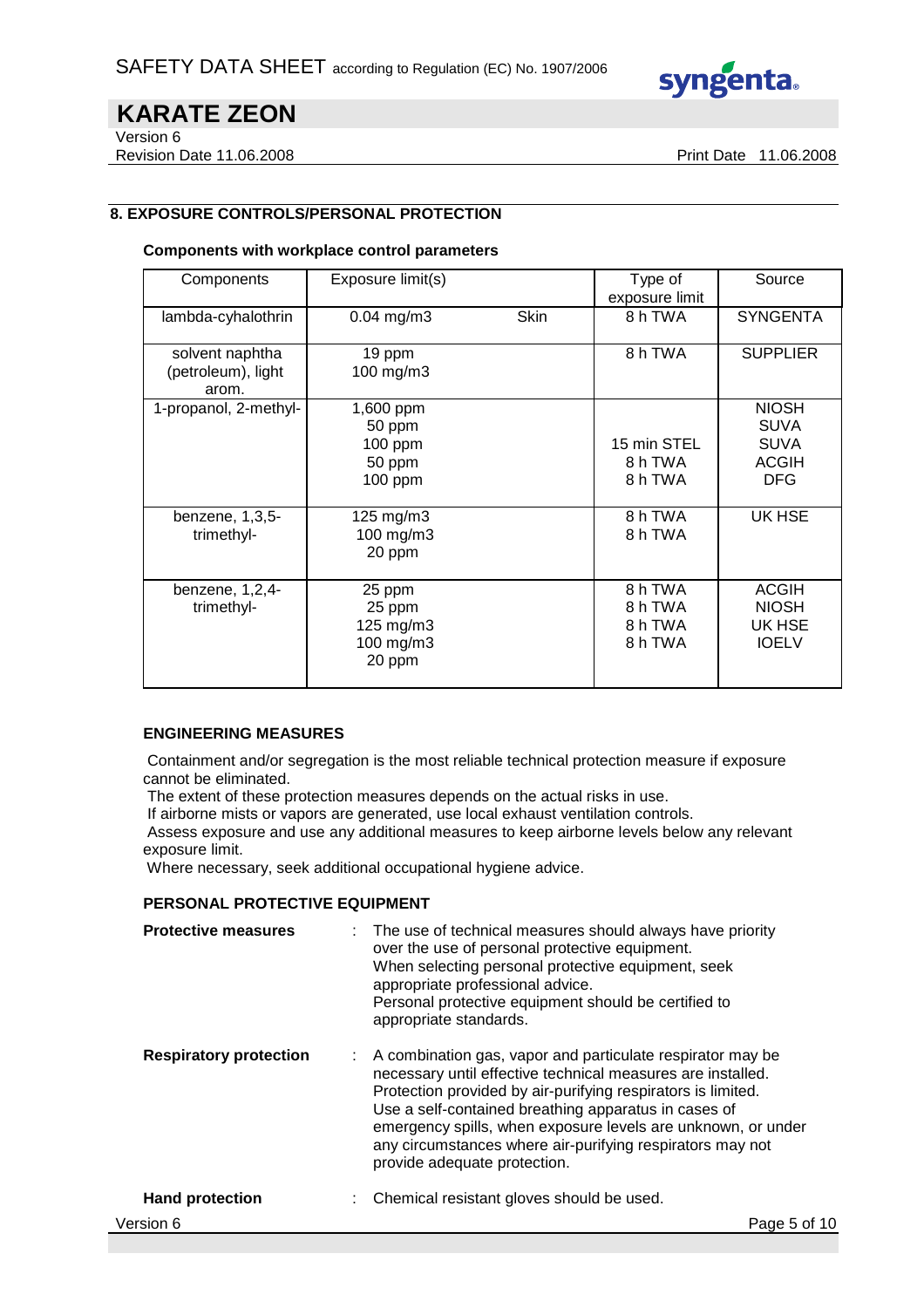

| Version 6<br><b>Revision Date 11.06.2008</b> | Print Date 11.06.2008                                                                                                                                                                                                                                                                                                                                                              |
|----------------------------------------------|------------------------------------------------------------------------------------------------------------------------------------------------------------------------------------------------------------------------------------------------------------------------------------------------------------------------------------------------------------------------------------|
|                                              | Gloves should be certified to an appropriate standard.<br>Gloves should have a minimum breakthrough time that is<br>appropriate to the duration of exposure.<br>The breakthrough time of gloves varies according to the<br>thickness, material and manufacturer.<br>Gloves should be discarded and replaced if there is any<br>indication of degradation or chemical breakthrough. |

|                          |    | Nitrile rubber                                                                                                                                                                                                                                                                                                                                                                                                     |
|--------------------------|----|--------------------------------------------------------------------------------------------------------------------------------------------------------------------------------------------------------------------------------------------------------------------------------------------------------------------------------------------------------------------------------------------------------------------|
| Eye protection           |    | If eye contact is possible, use tight-fitting chemical safety<br>goggles and a face shield.                                                                                                                                                                                                                                                                                                                        |
| Skin and body protection | ÷. | Assess the exposure and select chemical resistant clothing<br>based on the potential for contact and the permeation /<br>penetration characteristics of the clothing material.<br>Wash with soap and water after removing protective clothing.<br>Decontaminate clothing before re-use, or use disposable<br>equipment (suits, aprons, sleeves, boots, etc.)<br>Wear as appropriate:<br>impervious protective suit |

Suitable material

# **9. PHYSICAL AND CHEMICAL PROPERTIES**

| Form<br><b>Colour</b><br><b>Flash point</b>    |   | : liquid clear to slightly turbid<br>$:$ yellow<br>$>$ 38 °C |
|------------------------------------------------|---|--------------------------------------------------------------|
| <b>Oxidizing properties</b>                    |   | $:$ not oxidizing                                            |
| <b>Explosive properties</b>                    |   | : Not explosive                                              |
| <b>Density</b><br>Solubility in other solvents | ÷ | : $0.9$ g/cm3<br>Miscible<br>in Water                        |

# **10. STABILITY AND REACTIVITY**

| <b>Hazardous decomposition</b><br>products | : Combustion or thermal decomposition will evolve toxic and<br>irritant vapors.              |
|--------------------------------------------|----------------------------------------------------------------------------------------------|
| <b>Hazardous reactions</b>                 | : None known.<br>Hazardous polymerization does not occur.<br>Stable under normal conditions. |

### **11. TOXICOLOGICAL INFORMATION**

| <b>Acute oral toxicity</b>                               |  | Median lethal dose male Rat, 923 mg/kg<br>÷.     |              |
|----------------------------------------------------------|--|--------------------------------------------------|--------------|
|                                                          |  | Median lethal dose female Rat, 923 - 1,930 mg/kg |              |
| <b>Acute inhalation toxicity</b><br>• lambda-cyhalothrin |  | : LC50 Rat 0.06 mg/l, 4 h                        |              |
| Version 6                                                |  |                                                  | Page 6 of 10 |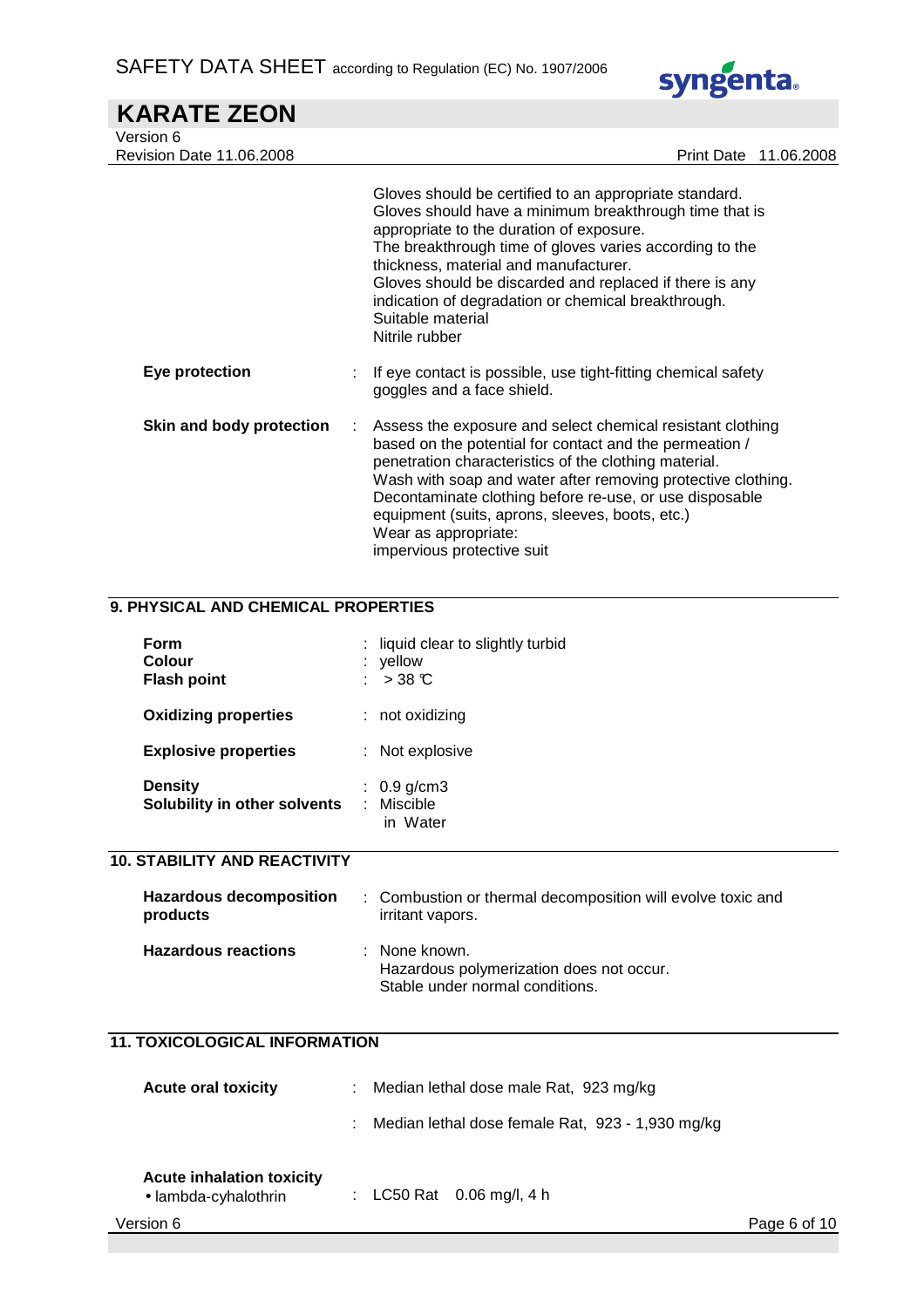

# **KARATE ZEON**  Version 6

Revision Date 11.06.2008 **Print Date 11.06.2008** Print Date 11.06.2008

| <b>Acute dermal toxicity</b> | ÷ | Median lethal dose Rat, $> 1,780$ mg/kg                                               |
|------------------------------|---|---------------------------------------------------------------------------------------|
| <b>Skin irritation</b>       |   | Rat: Severely Irritating                                                              |
| Eye irritation               |   | Rabbit: Severely Irritating                                                           |
| <b>Sensitisation</b>         |   | guinea pig: A mild skin sensitizer in animal tests                                    |
| Long term toxicity           |   |                                                                                       |
|                              |   | Did not show carcinogenic, teratogenic or mutagenic effects in<br>animal experiments. |

### **12. ECOLOGICAL INFORMATION**

| <b>Bioaccumulation</b>                                                       |    | ELIMINATION INFORMATION (PERSISTENCE AND DEGRADABILITY)<br>: Lambda-cyhalothrin bioaccumulates.                                                                                                    |
|------------------------------------------------------------------------------|----|----------------------------------------------------------------------------------------------------------------------------------------------------------------------------------------------------|
| <b>Stability in water</b>                                                    |    | Degradation half life: 56 d<br>Lambda-cyhalothrin is not persistent in water.                                                                                                                      |
| <b>Stability in soil</b>                                                     |    | : Degradation half life : ca. 7 d<br>Lambda-cyhalothrin is not persistent in soil.                                                                                                                 |
| <b>Mobility</b>                                                              |    | Lambda-cyhalothrin is immobile in soil.                                                                                                                                                            |
| <b>ECOTOXICITY EFFECTS</b><br><b>Toxicity to fish</b>                        | ÷. | LC50 Oncorhynchus mykiss (rainbow trout), 13.6 µg/l, 96 h<br>Derived from components.                                                                                                              |
| Toxicity to daphnia and other aquatic invertebrates.<br>• lambda-cyhalothrin |    | : EC50 Daphnia magna (Water flea), 0.36 µg/l, 48 h                                                                                                                                                 |
| <b>Toxicity to algae</b><br>· lambda-cyhalothrin                             |    | : EC50 Pseudokirchneriella subcapitata (green algae), > 1 mg/l                                                                                                                                     |
| <b>13. DISPOSAL CONSIDERATIONS</b>                                           |    |                                                                                                                                                                                                    |
| <b>Product</b>                                                               |    | Do not contaminate ponds, waterways or ditches with chemical<br>or used container.<br>Do not dispose of waste into sewer.<br>Where possible recycling is preferred to disposal or<br>incineration. |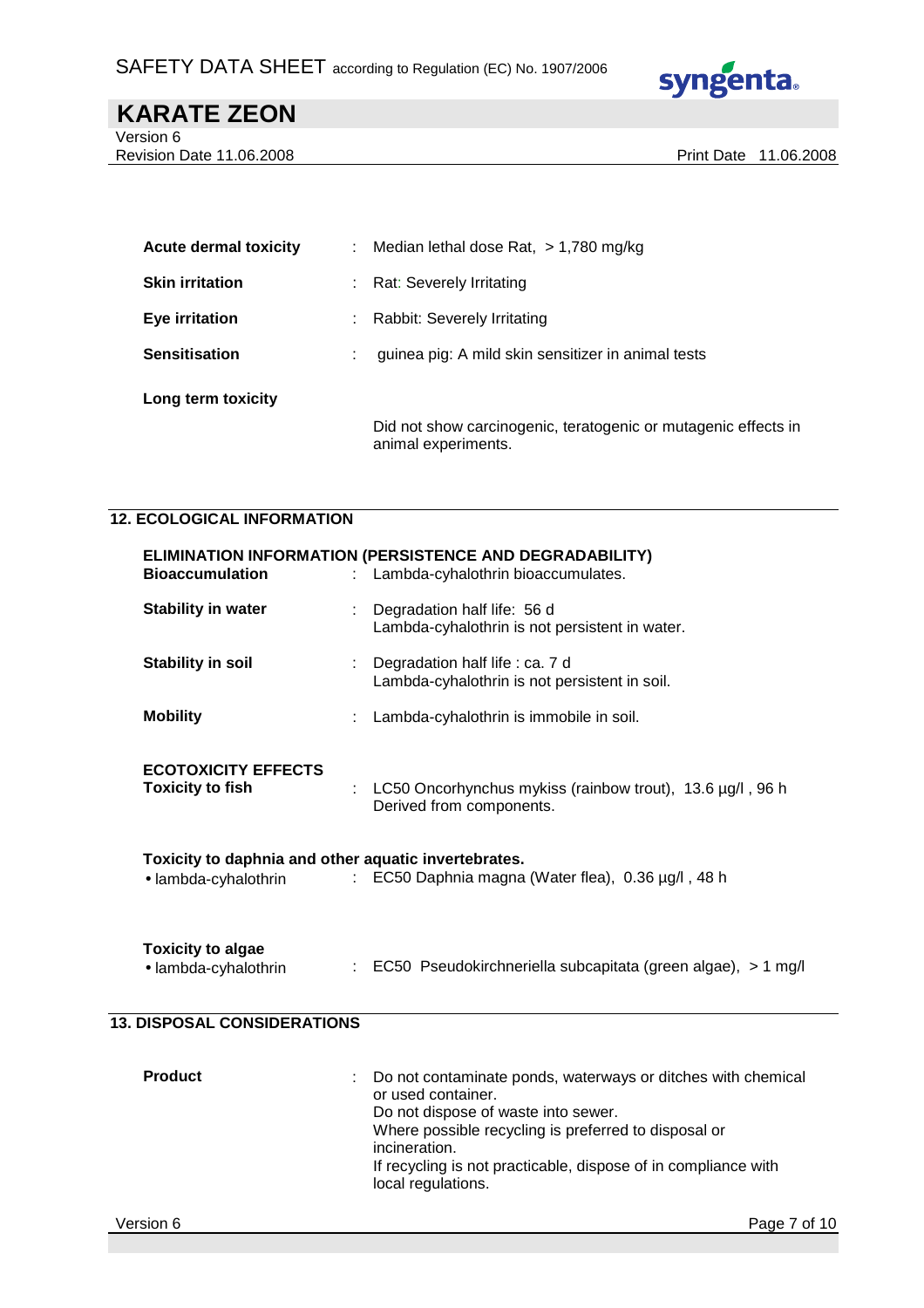

| Empty remaining contents.<br>Triple rinse containers.<br>Empty containers should be taken to an approved waste<br>handling site for recycling or disposal.<br>Do not re-use empty containers. |                                                                                                                                                                                                                                                                                                                 |
|-----------------------------------------------------------------------------------------------------------------------------------------------------------------------------------------------|-----------------------------------------------------------------------------------------------------------------------------------------------------------------------------------------------------------------------------------------------------------------------------------------------------------------|
|                                                                                                                                                                                               |                                                                                                                                                                                                                                                                                                                 |
|                                                                                                                                                                                               |                                                                                                                                                                                                                                                                                                                 |
|                                                                                                                                                                                               |                                                                                                                                                                                                                                                                                                                 |
|                                                                                                                                                                                               |                                                                                                                                                                                                                                                                                                                 |
| 1993<br>3<br>3<br>Ш<br>FLAMMABLE LIQUID, N.O.S.                                                                                                                                               |                                                                                                                                                                                                                                                                                                                 |
|                                                                                                                                                                                               |                                                                                                                                                                                                                                                                                                                 |
|                                                                                                                                                                                               |                                                                                                                                                                                                                                                                                                                 |
| 1993<br>3<br>3<br>$\mathbf{III}$<br>FLAMMABLE LIQUID, N.O.S.                                                                                                                                  |                                                                                                                                                                                                                                                                                                                 |
| Marine pollutant                                                                                                                                                                              |                                                                                                                                                                                                                                                                                                                 |
| 1993<br>3<br>3<br>$\mathbf{III}$                                                                                                                                                              |                                                                                                                                                                                                                                                                                                                 |
|                                                                                                                                                                                               | Print Date 11.06.2008<br><b>14. TRANSPORT INFORMATION</b><br>Proper shipping name:<br>(SUBSTITUTED BENZENOID HYDROCARBONS AND LAMBDA-CYHALOTHRIN)<br>(SUBSTITUTED BENZENOID HYDROCARBONS AND LAMBDA-CYHALOTHRIN)<br>FLAMMABLE LIQUID, N.O.S.<br>(SUBSTITUTED BENZENOID HYDROCARBONS AND LAMBDA-<br>CYHALOTHRIN) |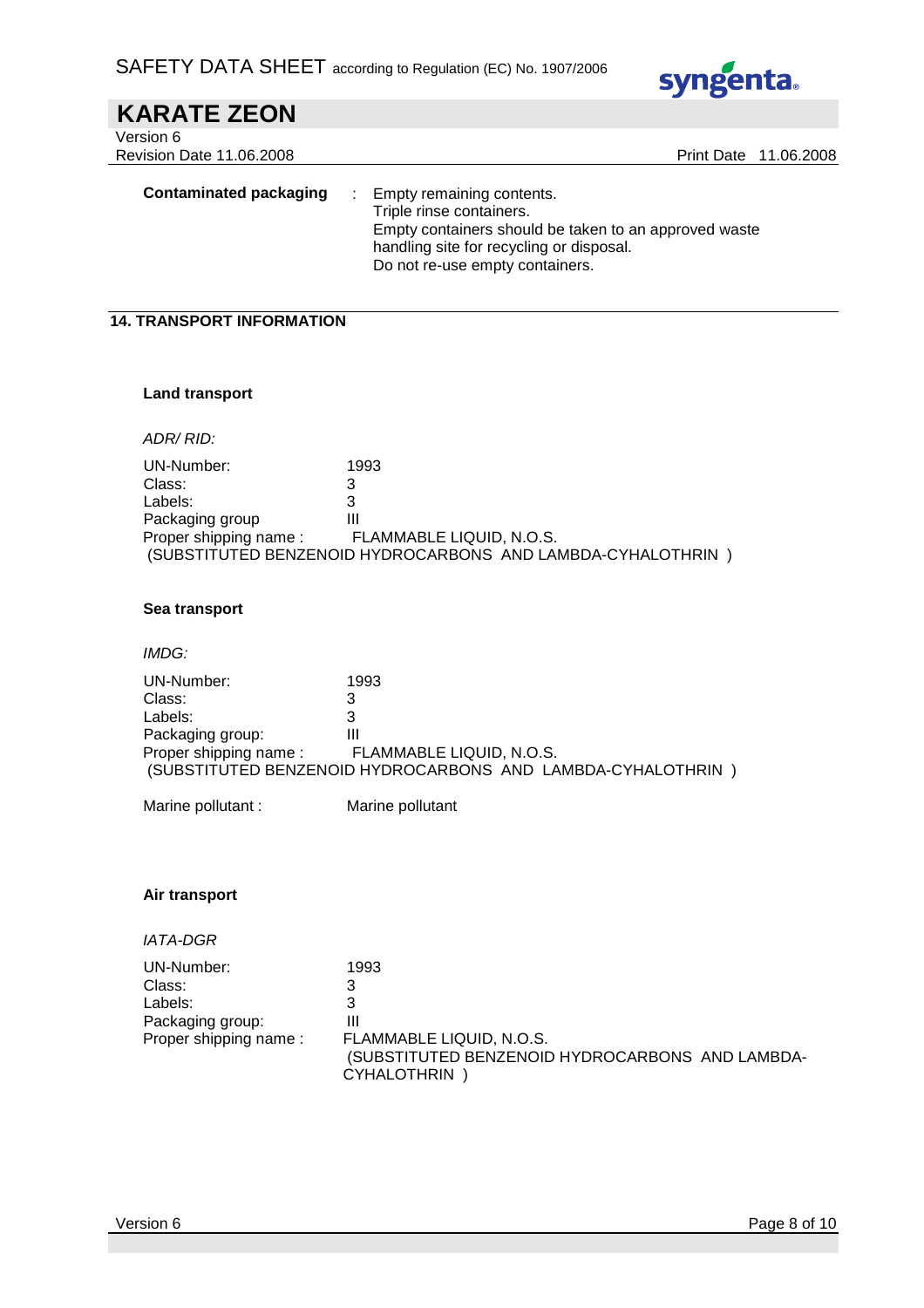

Version 6

Revision Date 11.06.2008 **Print Date 11.06.2008** 

# **15. REGULATORY INFORMATION**

#### **Labelling according to EC Directives**

Hazardous components which must be listed on the label:

- lambda-cyhalothrin
- poly(oxy-1,2ethanediyl),alpha((1,1,3,3-tetramethylbutyl)phenyl)-omega-hydroxy
- solvent naphtha (petroleum), light arom.

| Symbol(s)<br>t.      | $\top$<br>N                                                                      | Toxic<br>Dangerous for the environment                                                                                                                                                                                                                 |
|----------------------|----------------------------------------------------------------------------------|--------------------------------------------------------------------------------------------------------------------------------------------------------------------------------------------------------------------------------------------------------|
| R-phrase(s)          | R <sub>10</sub><br>R <sub>22</sub><br>R <sub>23</sub><br>R37/38<br>R41<br>R50/53 | Flammable.<br>Harmful if swallowed.<br>Toxic by inhalation.<br>Irritating to respiratory system and skin.<br>Risk of serious damage to eyes.<br>Very toxic to aquatic organisms, may cause<br>long-term adverse effects in the aquatic<br>environment. |
|                      | R65                                                                              | Harmful: may cause lung damage if<br>swallowed.                                                                                                                                                                                                        |
| S-phrase(s)          | S <sub>1/2</sub>                                                                 | Keep locked up and out of the reach of<br>children.                                                                                                                                                                                                    |
|                      | S <sub>13</sub>                                                                  | Keep away from food, drink and animal<br>feedingstuffs.                                                                                                                                                                                                |
|                      | S20/21                                                                           | When using do not eat, drink or smoke.                                                                                                                                                                                                                 |
|                      | S <sub>26</sub>                                                                  | In case of contact with eyes, rinse<br>immediately with plenty of water and seek<br>medical advice.                                                                                                                                                    |
|                      | S35                                                                              | This material and its container must be<br>disposed of in a safe way.                                                                                                                                                                                  |
|                      | S36/37/39                                                                        | Wear suitable protective clothing, gloves<br>and eye/face protection.                                                                                                                                                                                  |
|                      | S45                                                                              | In case of accident or if you feel unwell,<br>seek medical advice immediately (show the<br>label where possible).                                                                                                                                      |
|                      | S <sub>57</sub>                                                                  | Use appropriate container to avoid<br>environmental contamination.                                                                                                                                                                                     |
| Snocial Ishalling of |                                                                                  | To avoid ricks to man and the environment comply with the                                                                                                                                                                                              |

**Special labelling of certain preparations**  : To avoid risks to man and the environment, comply with the instructions for use.